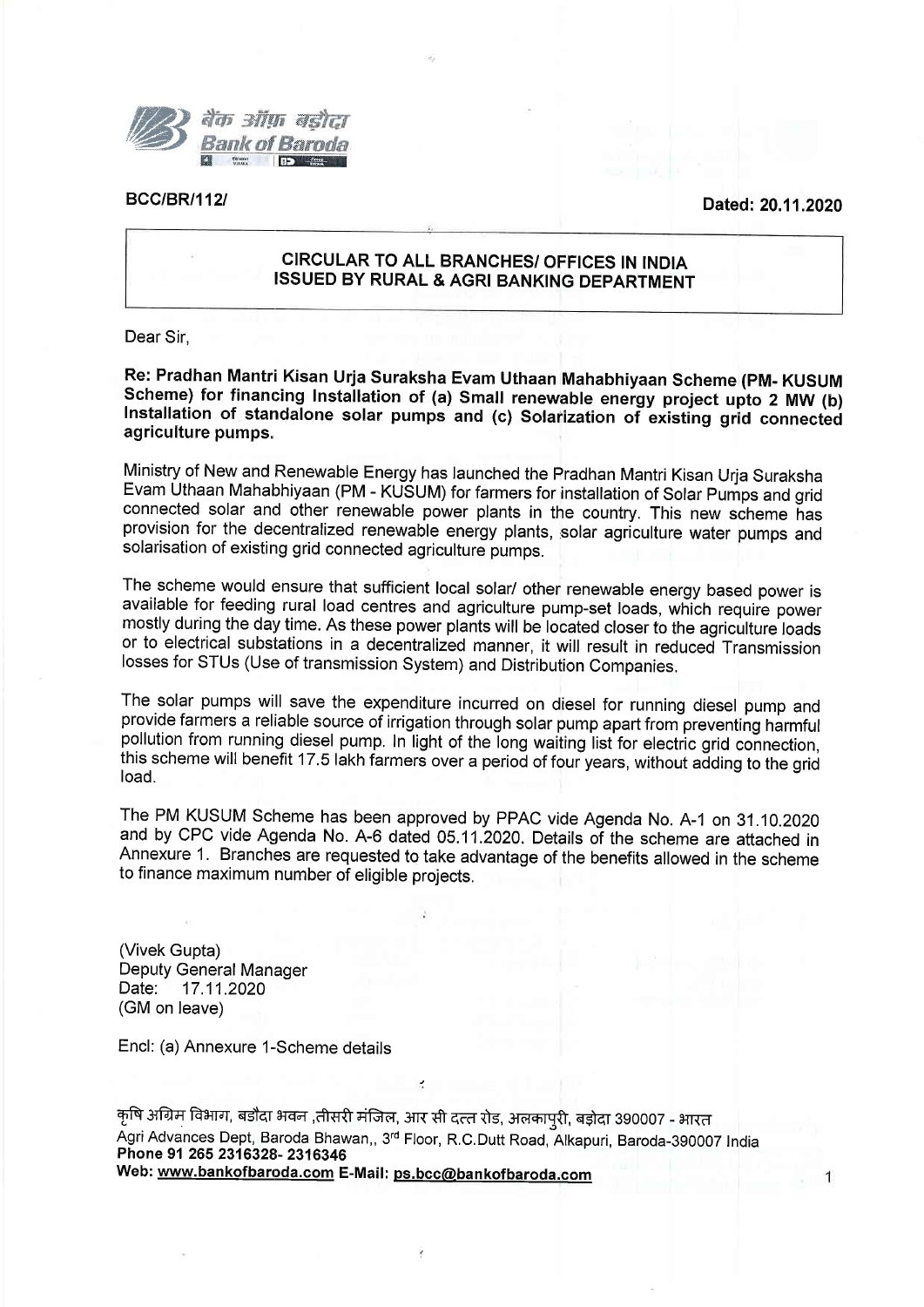

## बैंक ऑफ़ बड़ौदा<br>Bank of Baroda

## Annexure 1:

| Sr<br>No.        | <b>Particulars</b>                               | <b>Guidelines</b>                                                                                                                                                                                                                                                                                                                                                               |                                                                            |                                |                                                                                                                            |
|------------------|--------------------------------------------------|---------------------------------------------------------------------------------------------------------------------------------------------------------------------------------------------------------------------------------------------------------------------------------------------------------------------------------------------------------------------------------|----------------------------------------------------------------------------|--------------------------------|----------------------------------------------------------------------------------------------------------------------------|
|                  | Name of Scheme                                   | (PM- KUSUM Scheme).                                                                                                                                                                                                                                                                                                                                                             |                                                                            |                                | Pradhan Mantri Kisan Urja Suraksha Evam Uthaan Mahabhiyaan                                                                 |
| 1.               | Scheme                                           | For financing Installation of (a) Small renewable energy project of 2<br>MW (b) Installation of standalone solar pumps and (c) Solarization<br>of existing grid connected agriculture pumps.                                                                                                                                                                                    |                                                                            |                                |                                                                                                                            |
| 2.               | Objective                                        | .Component A: Setting up of Decentralized Ground/ Stilt<br>Mounted Grid Connected solar or other Renewable Energy<br>Based Power Plants of individual plant size from 500 kW to 2<br>MW.<br>. Component B: Installation of standalone Solar Powered<br>Agriculture Pumps of individual pump capacity up to 7.5 HP.<br>. Component C: Solarisation of Grid-connected Agriculture |                                                                            |                                |                                                                                                                            |
| $\overline{3}$ . | Eligibility/<br><b>Eligible Beneficiaries</b>    | Pumps.<br>• Farmers<br>• Group of farmers<br>• Co-Operative of farmers<br>• Panchayat<br>· Farmer production organizations (FPO) and Water users<br>associations (WUA) who have their own or lease land.                                                                                                                                                                        |                                                                            |                                |                                                                                                                            |
| 4.               | Nature<br>of Facility                            | Demand Loan/ Term Loan                                                                                                                                                                                                                                                                                                                                                          |                                                                            |                                |                                                                                                                            |
| 5.               | Project Cost &<br>maximum Loan<br>component      | <b>Particular</b>                                                                                                                                                                                                                                                                                                                                                               | <b>Project Cost</b>                                                        |                                | <b>Maximum</b><br>Loan<br>Component                                                                                        |
|                  |                                                  | Component A                                                                                                                                                                                                                                                                                                                                                                     | 3.5<br>Rs.<br>Crores/<br><b>MW</b><br>maximum: Rs. 7.00 Crores<br>for 2 MW |                                | Rs. 490.00 Lacs                                                                                                            |
|                  | <b>Component B</b><br>Rs. 3.25 Lakhs per<br>pump |                                                                                                                                                                                                                                                                                                                                                                                 |                                                                            | <b>Rs.0.97 Lacs</b>            |                                                                                                                            |
|                  |                                                  | Component C                                                                                                                                                                                                                                                                                                                                                                     | Rs. 4.50<br>lakhs<br>pump                                                  | per                            | <b>Rs. 1.35 Lacs</b>                                                                                                       |
| 6.               | Margin                                           | Component A: 30%<br>Component B & Component C: 10%                                                                                                                                                                                                                                                                                                                              |                                                                            |                                |                                                                                                                            |
| $\overline{7}$ . | Subsidy available<br>under PM                    | <b>Particulars</b>                                                                                                                                                                                                                                                                                                                                                              | <b>Central</b><br>Subsidy                                                  | <b>State</b><br><b>Subsidy</b> | Total<br>Subsidy                                                                                                           |
|                  | <b>KUSUM</b> scheme                              | Component A                                                                                                                                                                                                                                                                                                                                                                     | <b>NIL</b>                                                                 | <b>NIL</b>                     | <b>NIL</b>                                                                                                                 |
|                  |                                                  | Component B                                                                                                                                                                                                                                                                                                                                                                     | 30%                                                                        | 30%                            | 60%                                                                                                                        |
|                  |                                                  | Component C                                                                                                                                                                                                                                                                                                                                                                     | 30%                                                                        | 30%                            | 60%                                                                                                                        |
|                  |                                                  |                                                                                                                                                                                                                                                                                                                                                                                 |                                                                            |                                | Note: For component B & C, In North Eastern States, Sikkim,<br>Jammu & Kashmir, Himachal Pradesh, Uttarakhand, Lakshadweep |

 $\mathbf{c}$ 

कृषि अग्रिम विभाग, बडौदा भवन ,तीसरी मंजिल, आर सी दत्त्त रोड, अलकापुरी, बड़ोदा 390007 - भारत

Agri Advances Dept, Baroda Bhawan,, 3<sup>rd</sup> Floor, R.C.Dutt Road, Alkapuri, Baroda-390007 India Phone 91 265 2316328- 2316346

www.bankofbaroda.com E-Mail: ps.bcc@bankofbaroda.com

 $\overline{c}$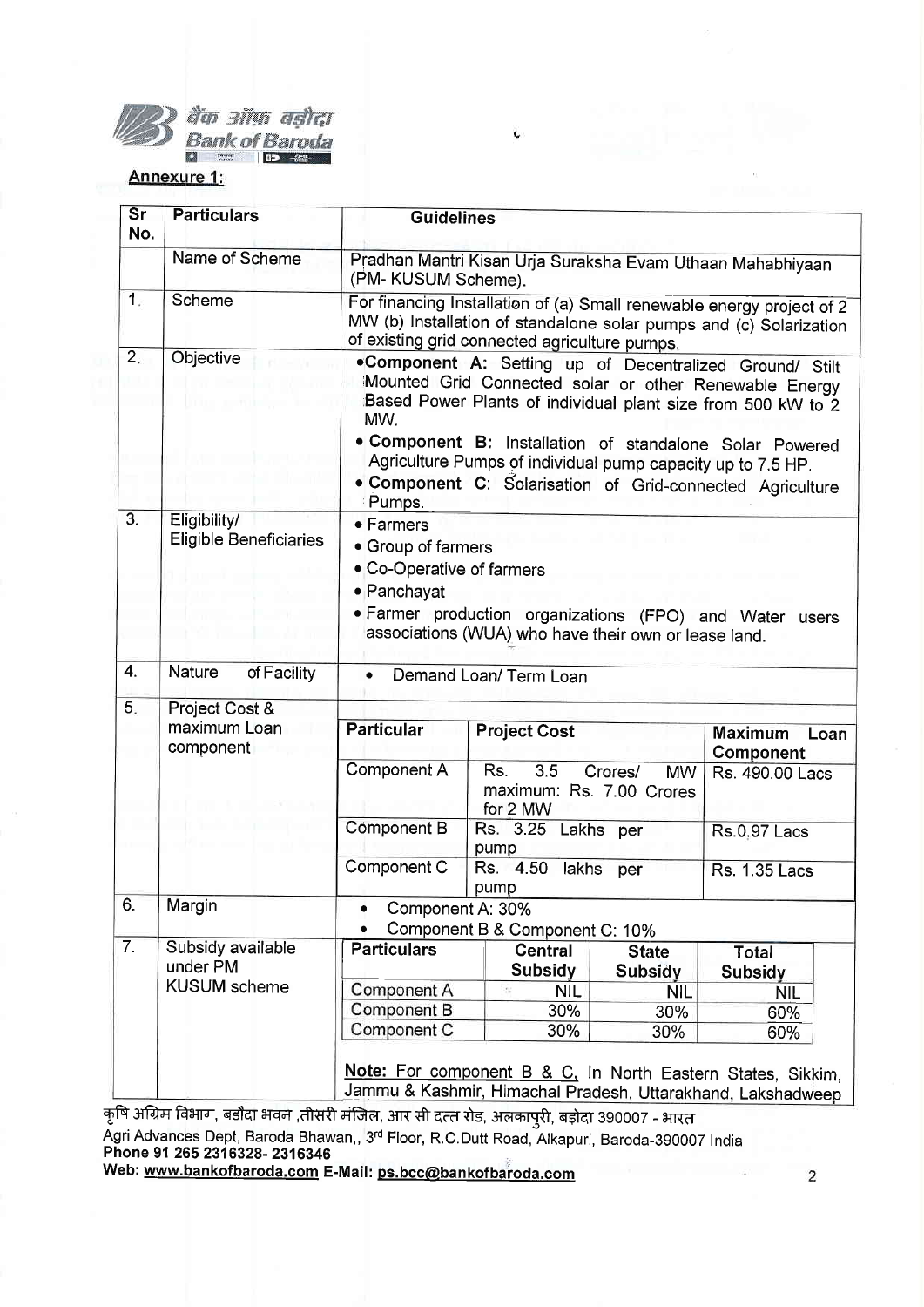|     | बैंक ऑफ़ बड़ोदा<br>Bank of Baroda |                                                                                                                                                                                                                                                                                                                                                                                                                                                                                                       |                                                                           |                    |                                                                                                                                                                                                                                                                                                                                                                                                                            |
|-----|-----------------------------------|-------------------------------------------------------------------------------------------------------------------------------------------------------------------------------------------------------------------------------------------------------------------------------------------------------------------------------------------------------------------------------------------------------------------------------------------------------------------------------------------------------|---------------------------------------------------------------------------|--------------------|----------------------------------------------------------------------------------------------------------------------------------------------------------------------------------------------------------------------------------------------------------------------------------------------------------------------------------------------------------------------------------------------------------------------------|
|     |                                   | of the cost and remaining up to 10% in the form of loan.<br>beneficiaries.                                                                                                                                                                                                                                                                                                                                                                                                                            |                                                                           |                    | and A&N Islands, CFA (Central Financial Assistance) of 50% of the<br>benchmark cost or the tender cost, whichever is lower, of the stand-<br>alone solar pump will be provided. The State Government will give<br>a subsidy of 30%; so that farmer has to initially bring margin of 10%<br>Further concessional financing facility available under Agriculture<br>Infrastructure Fund may also be provided to the eligible |
| 8   | Documents                         | As per existing guidelines of the bank for Agriculture advances                                                                                                                                                                                                                                                                                                                                                                                                                                       |                                                                           |                    |                                                                                                                                                                                                                                                                                                                                                                                                                            |
| 9.  | Security                          | <b>Component A</b><br><b>DP Note</b><br>Hypo. Of Assets<br>Mortgage of land or<br>third<br>party<br>Guarantee.                                                                                                                                                                                                                                                                                                                                                                                        | <b>Component B</b><br>DP Note<br>Hypo. Of Assets<br>agriculture accounts. |                    | <b>Component C</b><br><b>DP Note</b><br>Hypo. Of Assets<br>Mortgage of Land or third party guarantee<br>applicable as per security norms<br>for                                                                                                                                                                                                                                                                            |
|     |                                   | Other<br>documents<br>as<br>per<br>banks<br>extant guidelines.                                                                                                                                                                                                                                                                                                                                                                                                                                        | Other<br>as<br>per<br>extant guidelines                                   | documents<br>banks | Other documents as<br>banks<br>per<br>extant<br>guidelines                                                                                                                                                                                                                                                                                                                                                                 |
| 10. | Rate<br>of Interest               | a) For limits upto Rs. 25.00 Lacs<br><b>Particulars</b><br><b>Rate of Interest</b><br>Limits upto Rs. 3.00 Lacs<br>1 year MCLR+SP<br>Limits <sup>'</sup> above Rs.<br>3.00<br>1 year MCLR+SP+1.25%<br>Lacs and less than Rs.<br>25.00 Lacs                                                                                                                                                                                                                                                            |                                                                           |                    |                                                                                                                                                                                                                                                                                                                                                                                                                            |
|     |                                   | For limits of Rs. 25,00 Lacs and above<br>b)<br><b>Particulars</b><br>For DL period less than 3 years<br>For loans 3 years and above<br>and upto 5 years<br>For loans above 5 years and<br>upto 10 years<br>For loans above 10 years                                                                                                                                                                                                                                                                  |                                                                           |                    | <b>Rate of Interest</b><br>1 year MCLR+SP+2.00%<br>1 year MCLR+SP+2.10%<br>1 year MCLR+SP+2.15%<br>1 year MCLR+SP+2.95%                                                                                                                                                                                                                                                                                                    |
| 11. | Maintenance                       | Vendors will mandatorily provide AMC for a period 5 years from the<br>date of commissioning of the systems including insurance coverage                                                                                                                                                                                                                                                                                                                                                               |                                                                           |                    |                                                                                                                                                                                                                                                                                                                                                                                                                            |
| 12. | Repayment                         | for the installed systems against natural calamity and theft.<br>• Component A: The Repayment period of the loan will be based<br>on the estimated revenue from power generation, with maximum<br>period<br>15 year including moratorium<br>period (Maximum<br>moratorium period 6 months). Repayment frequency will be<br>monthly/ bi monthly/ Quarterly based on Cash Flow as per tri-<br>partite with the DISCOM for the revenue generated from the<br>power plant and other income of the farmer. |                                                                           |                    |                                                                                                                                                                                                                                                                                                                                                                                                                            |

कृषि अग्रिम विभाग, बडौदा भवन ,तीसरी मंजिल, आर सी दत्त रोड, अलकापुरी, बड़ोदा 390007 - भारत

Agri Advances Dept, Baroda Bhawan,, 3<sup>rd</sup> Floor, R.C.Dutt Road, Alkapuri, Baroda-390007 India<br>**Phone 91 265 2316328- 2316346** 

Web: <u>www.bankofbaroda.com</u> E-Mail: <u>ps.bcc@bankofbaroda.com</u>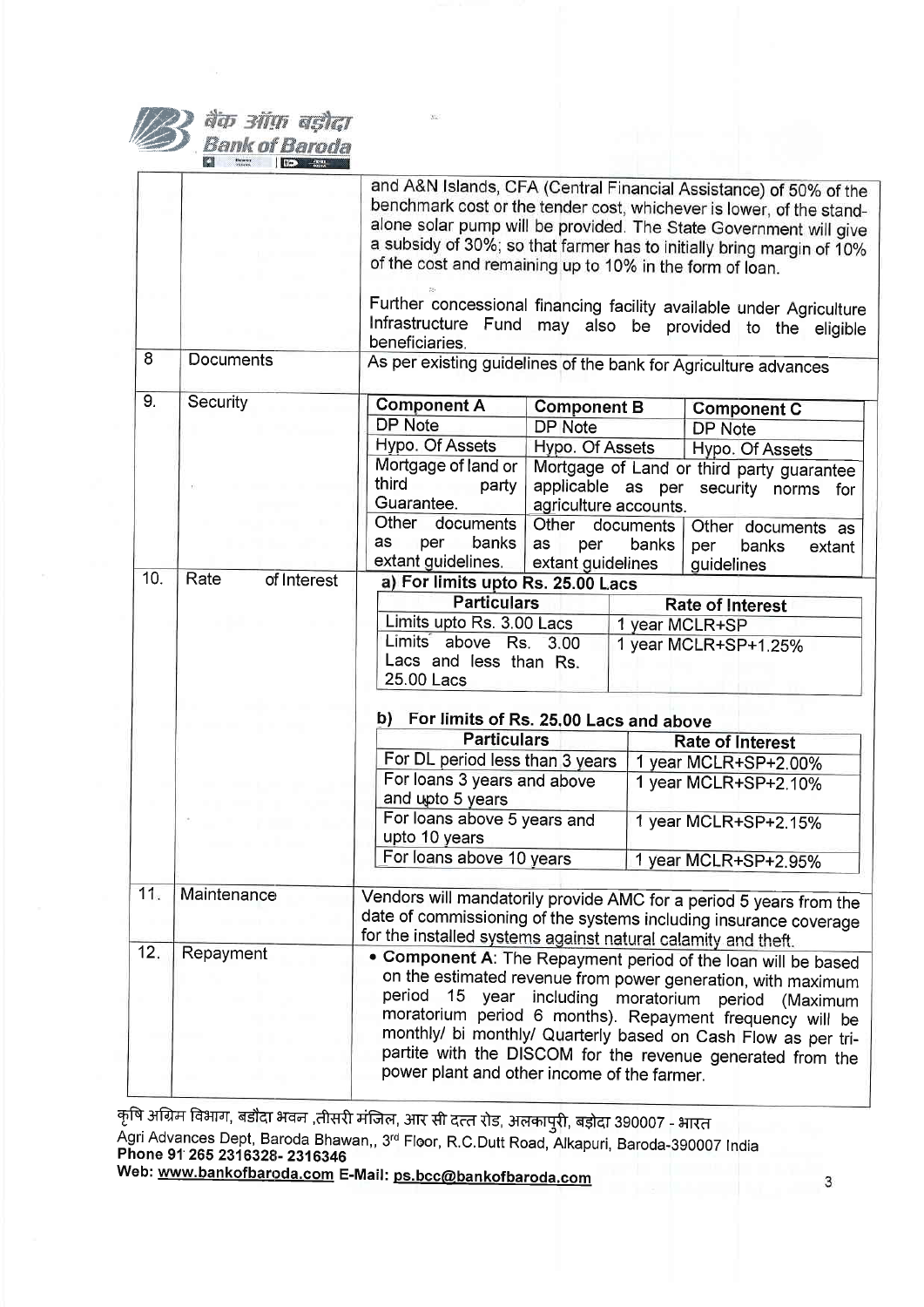|     |                                                              | o                                                                                                                                                                                                                                                                                                                                                                                                                                                                                                                                                                                                                                                                                                                                                                                                                                                                                                                                                                                                          |
|-----|--------------------------------------------------------------|------------------------------------------------------------------------------------------------------------------------------------------------------------------------------------------------------------------------------------------------------------------------------------------------------------------------------------------------------------------------------------------------------------------------------------------------------------------------------------------------------------------------------------------------------------------------------------------------------------------------------------------------------------------------------------------------------------------------------------------------------------------------------------------------------------------------------------------------------------------------------------------------------------------------------------------------------------------------------------------------------------|
|     | बैंक ऑफ़ बड़ीदा<br>Bank of Baroda                            |                                                                                                                                                                                                                                                                                                                                                                                                                                                                                                                                                                                                                                                                                                                                                                                                                                                                                                                                                                                                            |
|     |                                                              | • Component B & C: Maximum period of 10 years including<br>maximum moratorium period of 6 months. The repayment will be<br>in monthly/ quarterly/ half yearly installment based on income<br>generated from power unit and harvesting season.<br>. The beneficiary may repay the loan installment with interest<br>earlier than the period if he so desires without any pre-payment<br>charges.                                                                                                                                                                                                                                                                                                                                                                                                                                                                                                                                                                                                            |
| 13. | <b>Disbursement</b>                                          | Component A: The disbursement will be made directly to the MNRE-<br>approved manufacturers / suppliers of the systems after ensuring the<br>promoters margin.                                                                                                                                                                                                                                                                                                                                                                                                                                                                                                                                                                                                                                                                                                                                                                                                                                              |
|     |                                                              | Component B & C: The disbursement will be made directly to the<br>MNRE-approved manufacturers / suppliers of the systems subject to<br>fulfillment of the following:                                                                                                                                                                                                                                                                                                                                                                                                                                                                                                                                                                                                                                                                                                                                                                                                                                       |
|     |                                                              | $\triangleright$ After installation of the system and after acceptance of the<br>project completion report and release of full and final CFA.<br>$\triangleright$ After obtaining a letter from the borrower to the effect that the<br>system has been installed to his satisfaction<br>$\triangleright$ Authorizing the bank to disburse the loan amount to the<br>supplier directly.                                                                                                                                                                                                                                                                                                                                                                                                                                                                                                                                                                                                                     |
| 14. | Classification                                               | <b>Priority Sector (Agriculture)</b>                                                                                                                                                                                                                                                                                                                                                                                                                                                                                                                                                                                                                                                                                                                                                                                                                                                                                                                                                                       |
| 15. | Processing<br>Charges/documentation<br>charges -upfront fee. | As per banks extant guidelines applicable for agriculture advance.                                                                                                                                                                                                                                                                                                                                                                                                                                                                                                                                                                                                                                                                                                                                                                                                                                                                                                                                         |
| 16. | Other Service Charges                                        | As per banks extant guidelines                                                                                                                                                                                                                                                                                                                                                                                                                                                                                                                                                                                                                                                                                                                                                                                                                                                                                                                                                                             |
| 17. | Criteria for selection of<br>Eligible Borrower               | The selection of beneficiaries and implementation of scheme would<br>be as per the criteria specified by State Implementation Agency/<br>MNRE from time to time.                                                                                                                                                                                                                                                                                                                                                                                                                                                                                                                                                                                                                                                                                                                                                                                                                                           |
| 18. | Other Terms &<br>Conditions                                  | <b>Component A:</b><br>A tri -partite agreement may be signed between DISCOM,<br>Farmer and Bank, wherein the DISCOM will directly deposit<br>the loan EMI through revenue of sale of electricity and pay the<br>adjusted amount to farmer. Tri-partite agreement to be vetted<br>by Banks legal department.<br>The farmers / developers can also avail the benefit of credit<br>guarantee package (CGTMSE) by registering them as MSME.<br>If the borrower is availing the facility under CGTMSE, he has<br>to comply all the guidelines applicable for CGTMSE.<br>The<br>Renewable<br>Energy<br>Based Power<br>plants<br>under<br>Component A, will be preferably installed within 5 KM radius of<br>the sub stations in order avoid high cost of sub transmission<br>lines and to reduce transmission losses.<br>The power purchase agreement between Renewal Power<br>Generator (RPG) and Distribution Companies (DISCOMs) will<br>be 25 years from Commercial Operation Date (COD) of the<br>project. |

कृषि अग्रिम विभाग, बडौदा भवन ,तीसरी मंजिल, आर सी दत्त रोड, अलँकापुरी, बड़ोदा 390007 - भारत

Agri Advances Dept, Baroda Bhawan,, 3<sup>rd</sup> Floor, R.C.Dutt Road, Alkapuri, Baroda-390007 India Phone 91 265 2316328-2316346

ò.

Web: www.bankofbaroda.com E-Mail: ps.bcc@bankofbaroda.com

 $\alpha$ 

 $\omega$ 

 $\overline{\mathcal{L}}$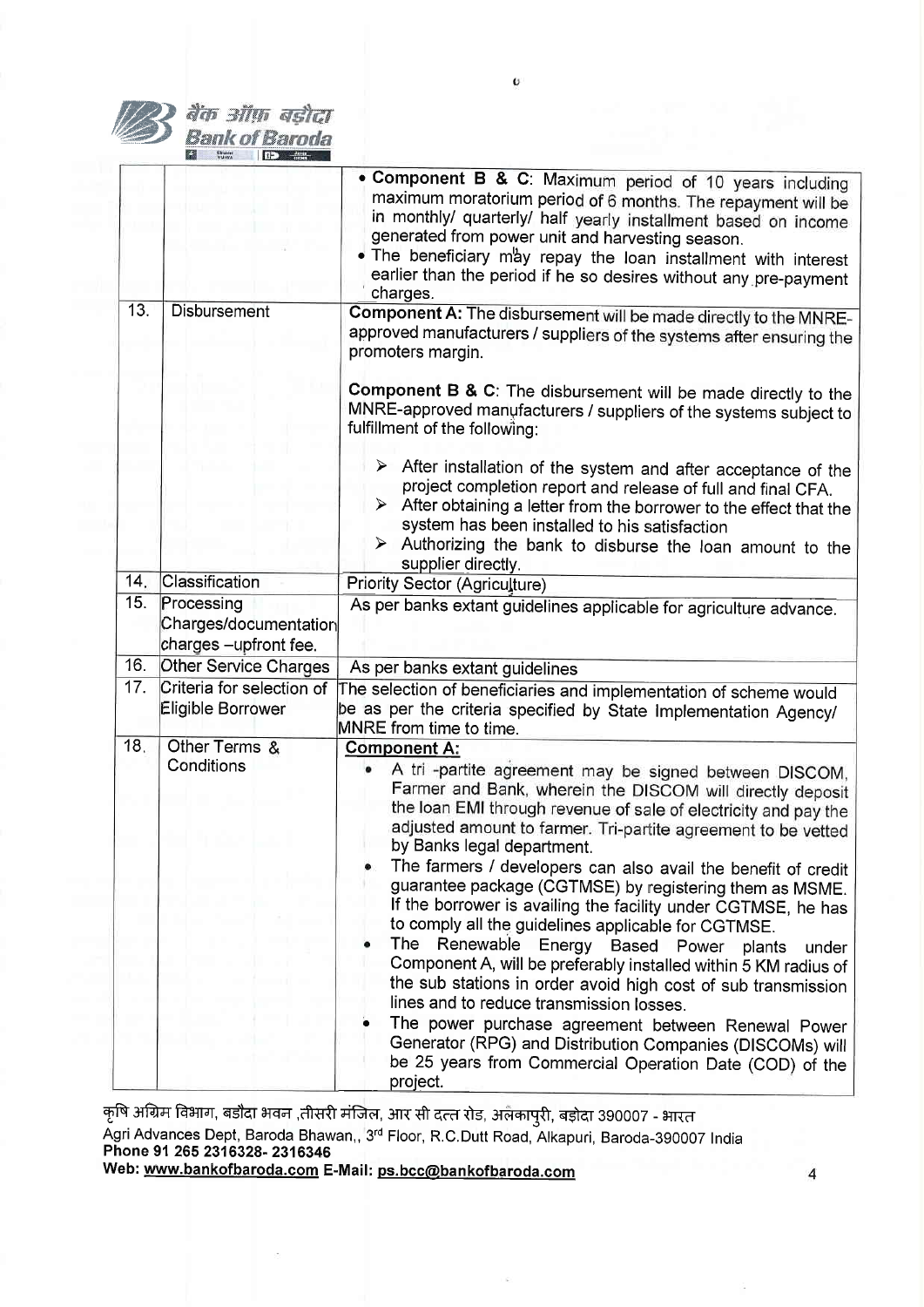

वैंक ऑफ़ बड़ौदा Bank of Baroda

| If the eligible beneficiaries are not able to arrange equity<br>required for setting up the Renewable Energy Based Power<br>Plant (REPP), they can opt for developing the REPP through<br>developer (s) or even through local DISCOM, which will be<br>considered as Renewable Power Generator (RPG). In such a<br>case the land owner will get lease rent as mutually agreed<br>between the parties.<br>The Renewable Energy Based Power Plant (REPP), under the<br>scheme will be implemented primarily on barren/ uncultivable<br>land.<br>Agricultural land is also permitted under the scheme provided<br>that solar plants are installed in stilt fashion (i.e. raised<br>structure for installation of Solar Panels) and with adequate<br>spacing between panel rows for ensuring the farming activity<br>is not affected.<br>Internal Credit Rating to be carried out as per BOBRAM rating.<br>Financial ratios applicable for MSME units as per Global Credit<br>Exposure Management Policy.<br>Assessment will be as per banks extant guidelines for MSME<br>units. |
|-------------------------------------------------------------------------------------------------------------------------------------------------------------------------------------------------------------------------------------------------------------------------------------------------------------------------------------------------------------------------------------------------------------------------------------------------------------------------------------------------------------------------------------------------------------------------------------------------------------------------------------------------------------------------------------------------------------------------------------------------------------------------------------------------------------------------------------------------------------------------------------------------------------------------------------------------------------------------------------------------------------------------------------------------------------------------------|
|                                                                                                                                                                                                                                                                                                                                                                                                                                                                                                                                                                                                                                                                                                                                                                                                                                                                                                                                                                                                                                                                               |
| <b>Component B:</b>                                                                                                                                                                                                                                                                                                                                                                                                                                                                                                                                                                                                                                                                                                                                                                                                                                                                                                                                                                                                                                                           |
| Individual farmers will be supported to install standalone                                                                                                                                                                                                                                                                                                                                                                                                                                                                                                                                                                                                                                                                                                                                                                                                                                                                                                                                                                                                                    |
| solar Agriculture pumps of capacity up to 7.5 HP for<br>replacement of existing Diesel Agriculture Pumps/ Irrigation<br>systems in off grid areas, where grid supply is not available.<br>Installation of new pumps shall also be permitted under this<br>scheme except in dark zones areas.                                                                                                                                                                                                                                                                                                                                                                                                                                                                                                                                                                                                                                                                                                                                                                                  |
| The capacity can be higher than 7.5 HP but financial support<br>٠<br>(CFA) will only be provided uptil 7.5 HP capacity.                                                                                                                                                                                                                                                                                                                                                                                                                                                                                                                                                                                                                                                                                                                                                                                                                                                                                                                                                       |
| New Solar Agriculture Pumps will not be covered under this<br>component in Dark Zones/ Black Zones. However, existing<br>standalone diesel pumps, can be converted into standalone<br>solar pumps in these areas provided they use micro irrigation<br>techniques to save water.                                                                                                                                                                                                                                                                                                                                                                                                                                                                                                                                                                                                                                                                                                                                                                                              |
| Water user association and community/ cluster based<br>irrigation system will also be covered under this component.<br>However, priority will be given to small and marginal farmers.                                                                                                                                                                                                                                                                                                                                                                                                                                                                                                                                                                                                                                                                                                                                                                                                                                                                                         |
| Preference will be given to the farmers using Micro irrigation<br>Systems or covered under Micro Irrigation Schemes or opt<br>for Micro Irrigation System,                                                                                                                                                                                                                                                                                                                                                                                                                                                                                                                                                                                                                                                                                                                                                                                                                                                                                                                    |
| The size of the pump will be selected on the basis water table<br>in the area, land covered and quantity of water required for<br>irrigation.                                                                                                                                                                                                                                                                                                                                                                                                                                                                                                                                                                                                                                                                                                                                                                                                                                                                                                                                 |
| Whenever the grid reaches in the off grid area, the<br>standalone Solar Agriculture Pumps can be connected to the<br>grid to feed surplus power depending on the grid capacity.                                                                                                                                                                                                                                                                                                                                                                                                                                                                                                                                                                                                                                                                                                                                                                                                                                                                                               |

कृषि अग्रिम विभाग, बडौदा भवन ,तीसरी मंजिल, आर सी दत्त्न रोड, अलकापुरी, बड़ोदा 390007 - भारत Agri Advances Dept, Baroda Bhawan,, 3<sup>rd</sup> Floor, R.C.Dutt Road, Alkapuri, Baroda-390007 India<br>**Phone 91 265 2316328- 2316346** Web: <u>www.bankofbaroda.com</u> E-Mail: <u>ps.bcc@bankofbaroda.com</u>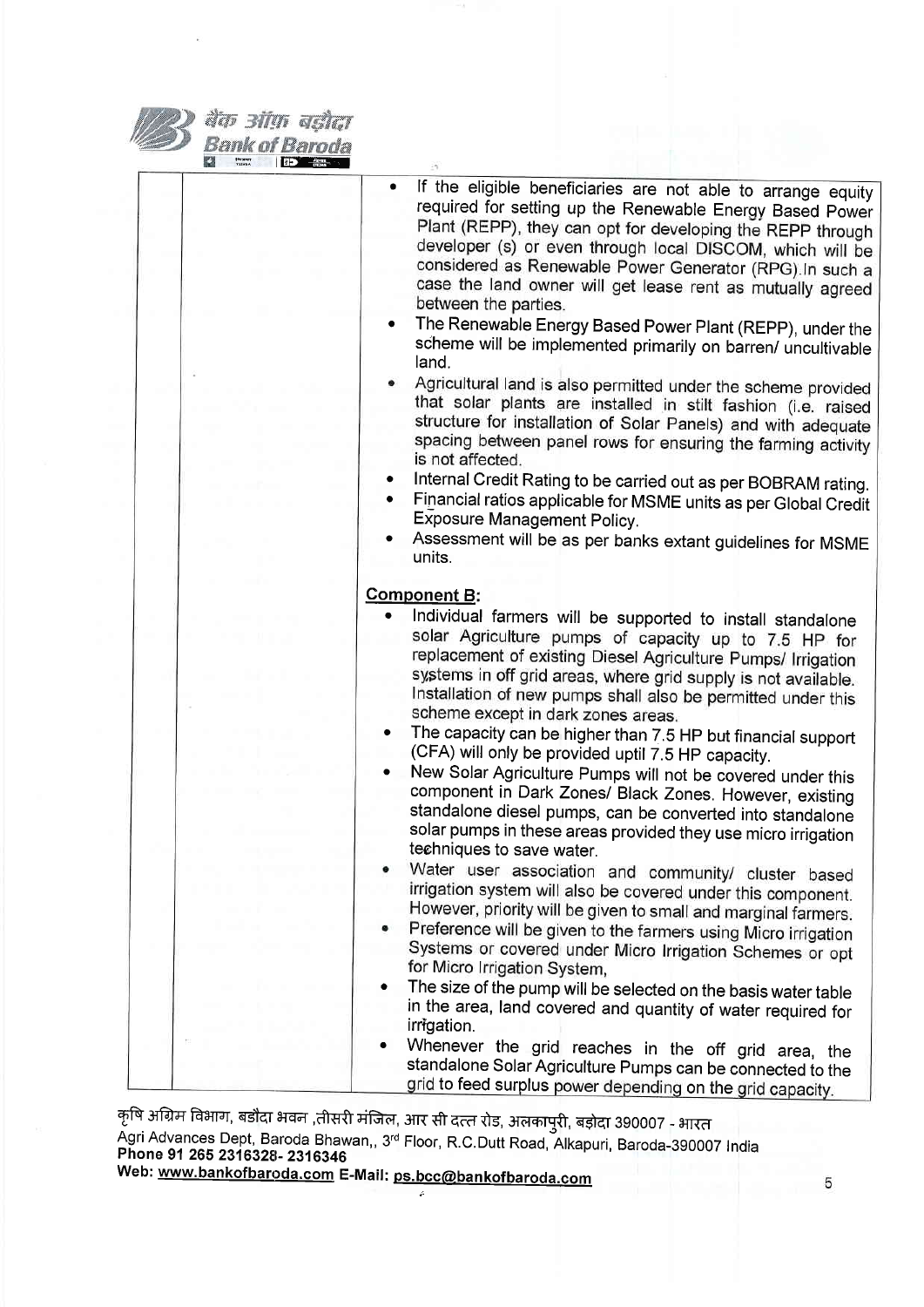

बैंक ऑफ़ बड़ौदा **Bank of Baroda I Fally China** 

и

|    |             | The Vendor will provide AMC for 5 years from the date of<br>installation including insurance coverage for the installed<br>systems against natural calamities and theft, real time<br>monitoring, helpline, district level service centres and comply<br>standard of performance in dealing with complaints/<br>redressal mechanism.<br>This can be also considered under BKCC under investment<br>line of credit. \                                                                                                                                                                                                                                    |
|----|-------------|---------------------------------------------------------------------------------------------------------------------------------------------------------------------------------------------------------------------------------------------------------------------------------------------------------------------------------------------------------------------------------------------------------------------------------------------------------------------------------------------------------------------------------------------------------------------------------------------------------------------------------------------------------|
|    |             | <b>Component C:</b><br>Individual farmer's having grid connected agriculture pump will<br>be supported to solarise pumps. Solar PV capacity up to two<br>times of pump capacity in kW is allowed under the scheme.<br>However, state may specify lower solar PV capacity in kW,<br>which in any case shall not be less than pump capacity in HP.<br>The farmer will be able to use the generated solar power to<br>meet the irrigation needs and the excess solar power will be<br>sold to DISCOMs.                                                                                                                                                     |
|    |             | In order to minimize the water usage for irrigation purpose,<br>preference will bê given to the farmers using Micro irrigation<br>Systems or covered under Micro Irrigation Schemes or who<br>opt for Micro Irrigation System.<br>The Solar power fed in the grid and solar power utilized by<br>farmer both will be accounted for fulfillment of Solar RPO by<br>the DISCOMs.                                                                                                                                                                                                                                                                          |
|    |             | In case of Dark Zones/ Black Zones only existing grid<br>connected pumps will be solarized provided they use micro<br>irrigation techniques to save water.<br>DISCOM will purchase excess power from the farmer at the<br>rate decided by the respective State/ SERC (State Electricity<br>Regulatory Commission). The DISCOMs will ensure must run<br>status to the solarized feeders and will keep such feeders<br>"ON" during sunshine hours of a day.<br>Selected vendors shall be responsible for all aspects of<br>solarisation<br>viz.<br>design,<br>supply,<br>installation<br>and<br>commissioning. Vendors will mandatorily provide AMC for a |
|    |             | period of 5 years from the date of commissioning of the<br>systems including insurance coverage for the installed<br>systems against natural calamities and theft.<br>This can be also considered under BKCC under investment line<br>of credit.                                                                                                                                                                                                                                                                                                                                                                                                        |
| 19 | Other terms | In case any ambiguity in interpretation of any of the provisions<br>$\bullet$<br>of these guidelines, the decision of the Ministry shall be final.<br>All other guidelines issued by Ministry of New and Renewable<br>٠<br>Energy under PM KUSUM scheme is to be followed. The<br>guidelines would be reviewed by the ministry from time to time<br>and necessary modifications would be incorporated after<br>getting approval from MNRE.                                                                                                                                                                                                              |

 $\pmb{k}$ 

 $\overline{\alpha}$ 

कृषि अग्रिम विभाग, बडौदा भवन ,तीसरी मंजिल, आर सी दत्त रोड, अलकापुरी, बड़ोदा 390007 - भारत

Agri Advances Dept, Baroda Bhawan,, 3rd Floor, R.C.Dutt Road, Alkapuri, Baroda-390007 India Phone 91 265 2316328- 2316346

 $\hat{\mathcal{L}}$ 

Web: www.bankofbaroda.com E-Mail: ps.bcc@bankofbaroda.com

6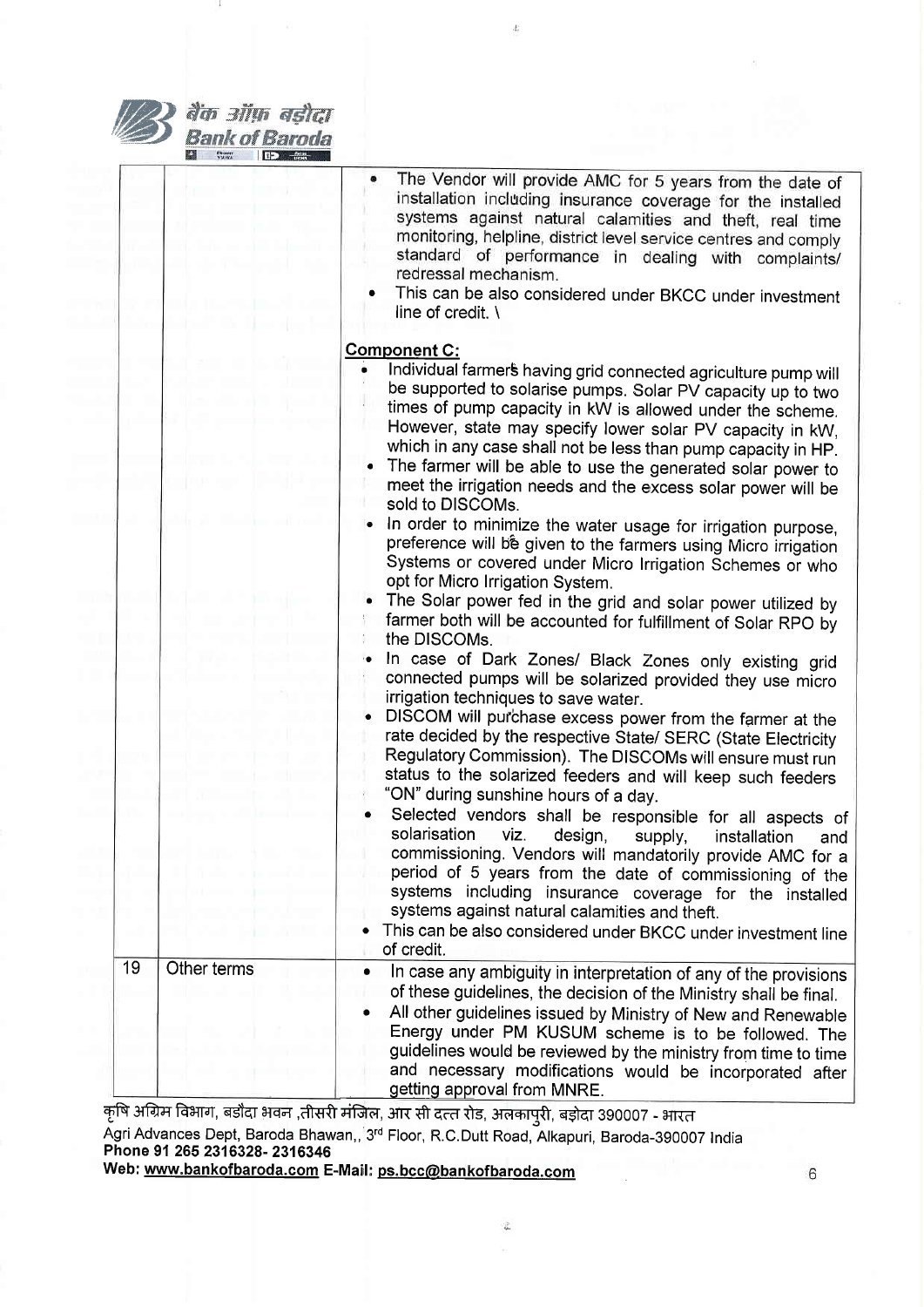

|  | Security charged should be insured during the currency of the<br>loan as per banks extant guidelines.<br>All other Bank's usual Terms & Conditions and extant<br>guidelines are to be complied while sanctioning/ dealing with<br>the accounts under this scheme. |
|--|-------------------------------------------------------------------------------------------------------------------------------------------------------------------------------------------------------------------------------------------------------------------|
|--|-------------------------------------------------------------------------------------------------------------------------------------------------------------------------------------------------------------------------------------------------------------------|

कृषि अग्रिम विभाग, बडौदा भवन ,तीसरी मंजिल, आऱु सी दत्त रोड, अलकापुरी, बड़ोदा 390007 - भारत Agri Advances Dept, Baroda Bhawan,, 3<sup>rd</sup> Floor, R.C.Dutt Road, Alkapuri, Baroda-390007 India Phone 91 265 2316328- 2316346 Web: <u>www.bankofbaroda.com</u> E-Mail: <u>ps.bcc@bankofbaroda.com</u>